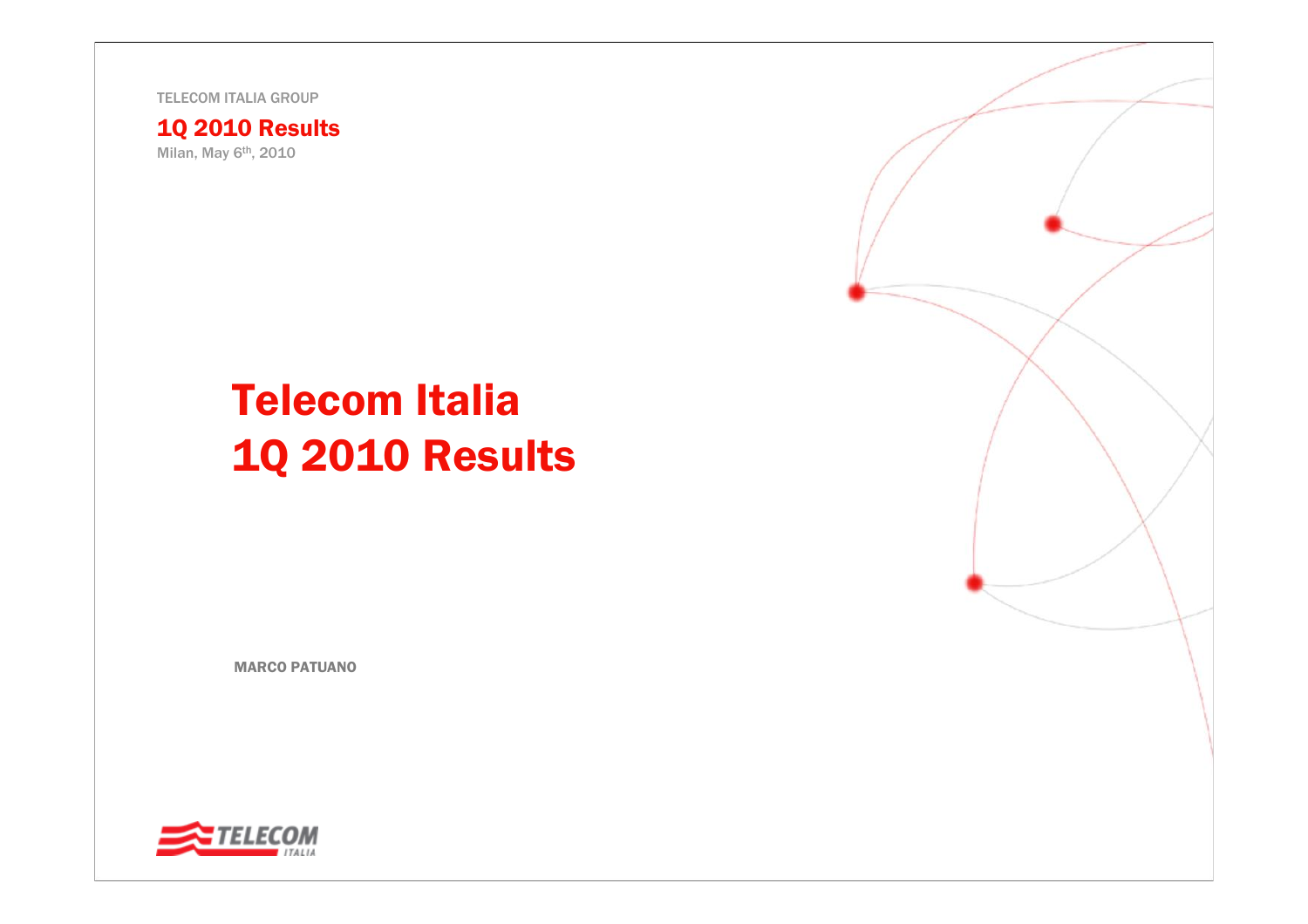### TELECOM ITALIA GROUP1Q 2010 Results Safe Harbour

These presentations contain statements that constitute forward-looking statements within the meaning of the Private Securities Litigation Reform Act of 1995. These statements appear in a number of places in this presentation and include statements regarding the intent, belief or current expectations of the customer base, estimates regarding future growth in the different business lines and the global business, market share, financial results and other aspects of the activities and situation relating to the Company and the Group.

Such forward looking statements are not guarantees of future performance and involve risks and uncertainties, and actual results may differ materially from those projected or implied in the forward looking statements as a result of various factors.

Forward-looking information is based on certain key assumptions which we believe to be reasonable as of the date hereof, but forward looking information by its nature involves risks and uncertainties, which are outside our control, and could significantly affect expected results.

Analysts are cautioned not to place undue reliance on those forward looking statements, which speak only as of the date of this presentation. Telecom Italia S.p.A. undertakes no obligation to release publicly the results of any revisions to these forward looking statements which may be made to reflect events and circumstances after the date of this presentation, including, without limitation, changes in Telecom Italia S.p.A. business or acquisition strategy or planned capital expenditures or to reflect the occurrence of unanticipated events. Analysts and investors are encouraged to consult the Company's Annual Report on Form 20-F as well as periodic filings made on Form 6- K, which are on file with the United States Securities and Exchange Commission.

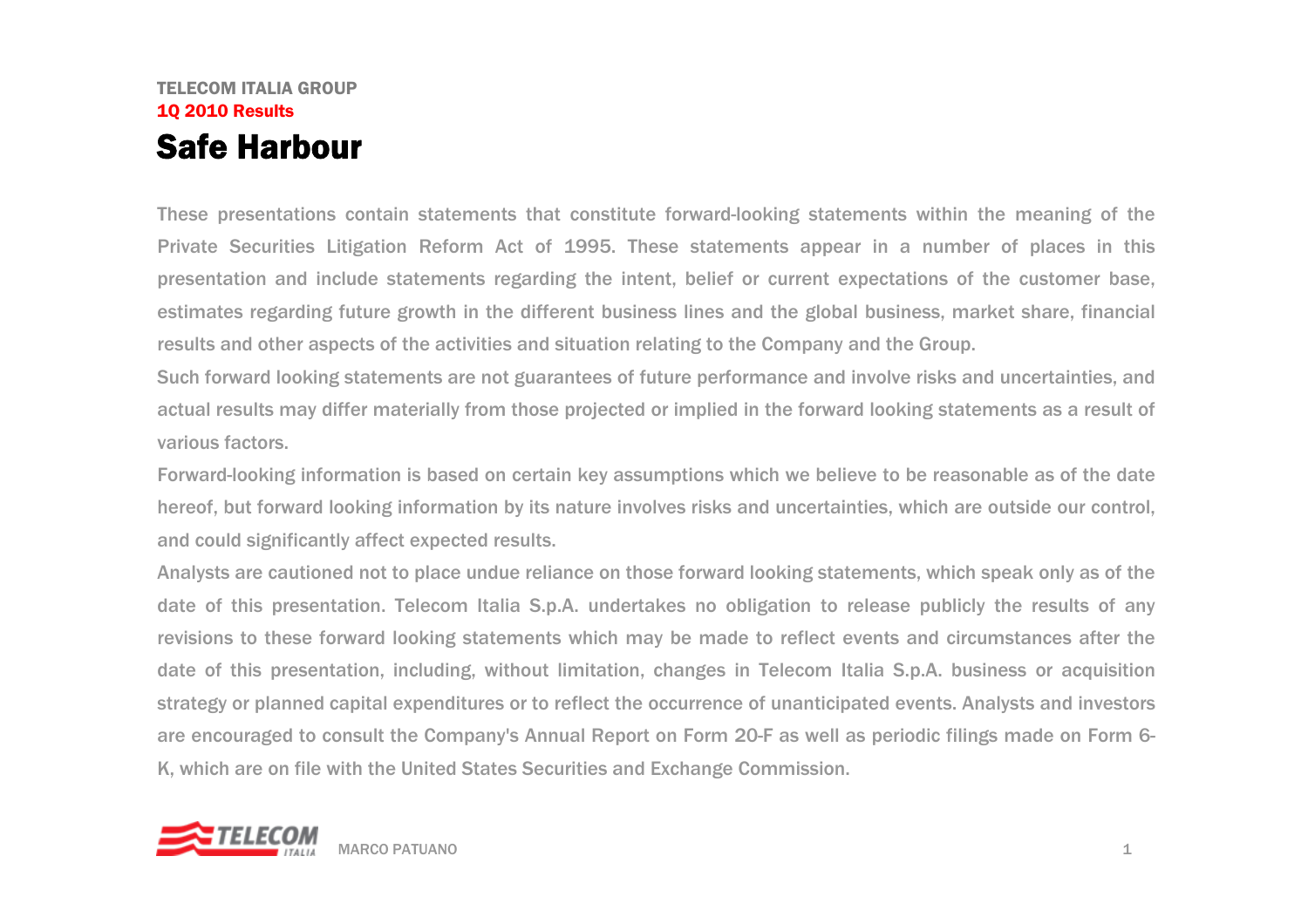

## ▶ The Transformation Journey: 1Q 2010 Main Achievements

- ▶ Reverse Revenues Trend:
	- **Mobile Business**
	- ▶ Fixed Business
	- **Integrated Approach Opportunities**
- ▶ Excellence in Customer Satisfaction
- ▶ Cash Cost Rationalization & Operating Model

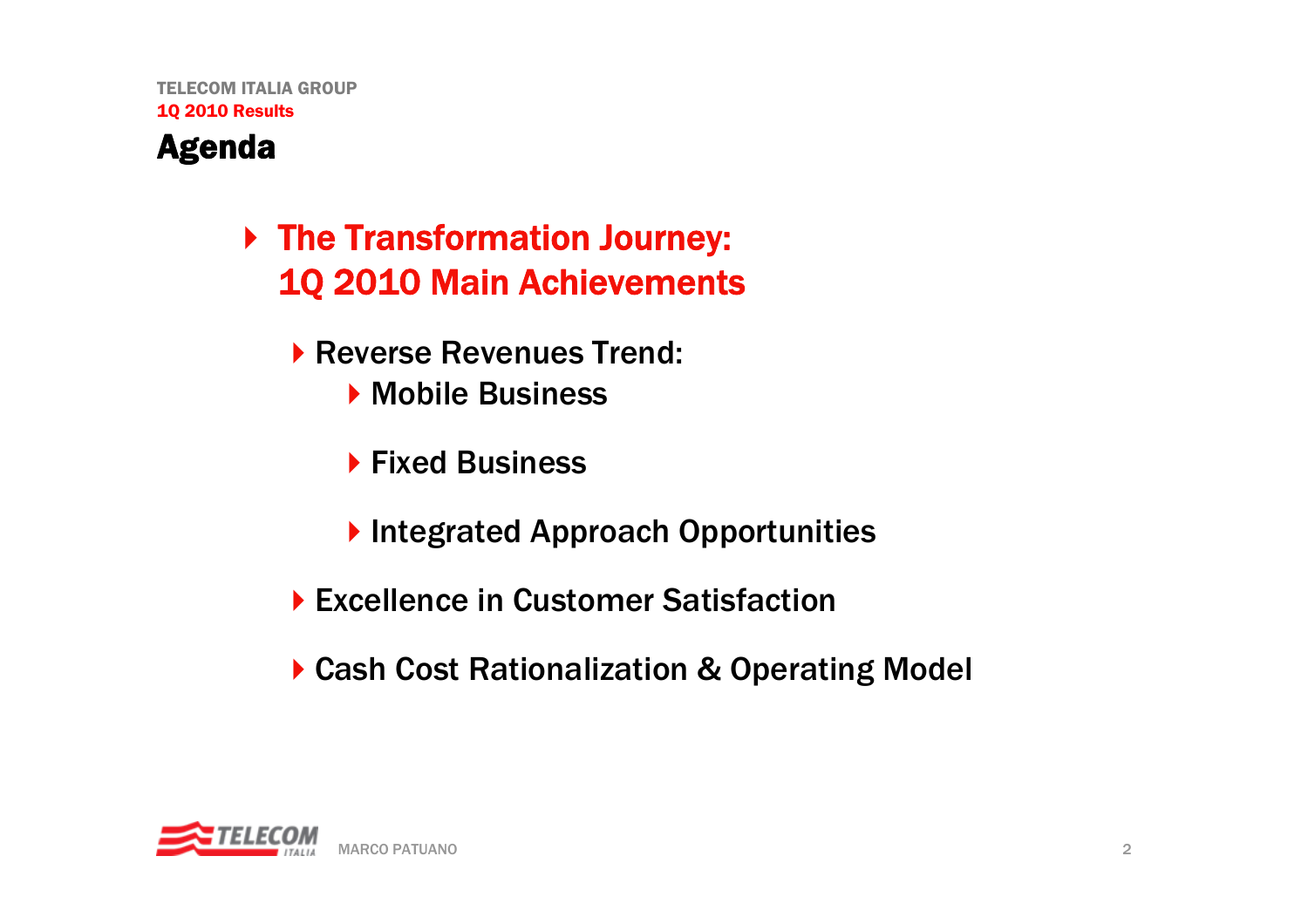### Domestic Market: The Transformation Journey - 1Q 2010 Main Achievements



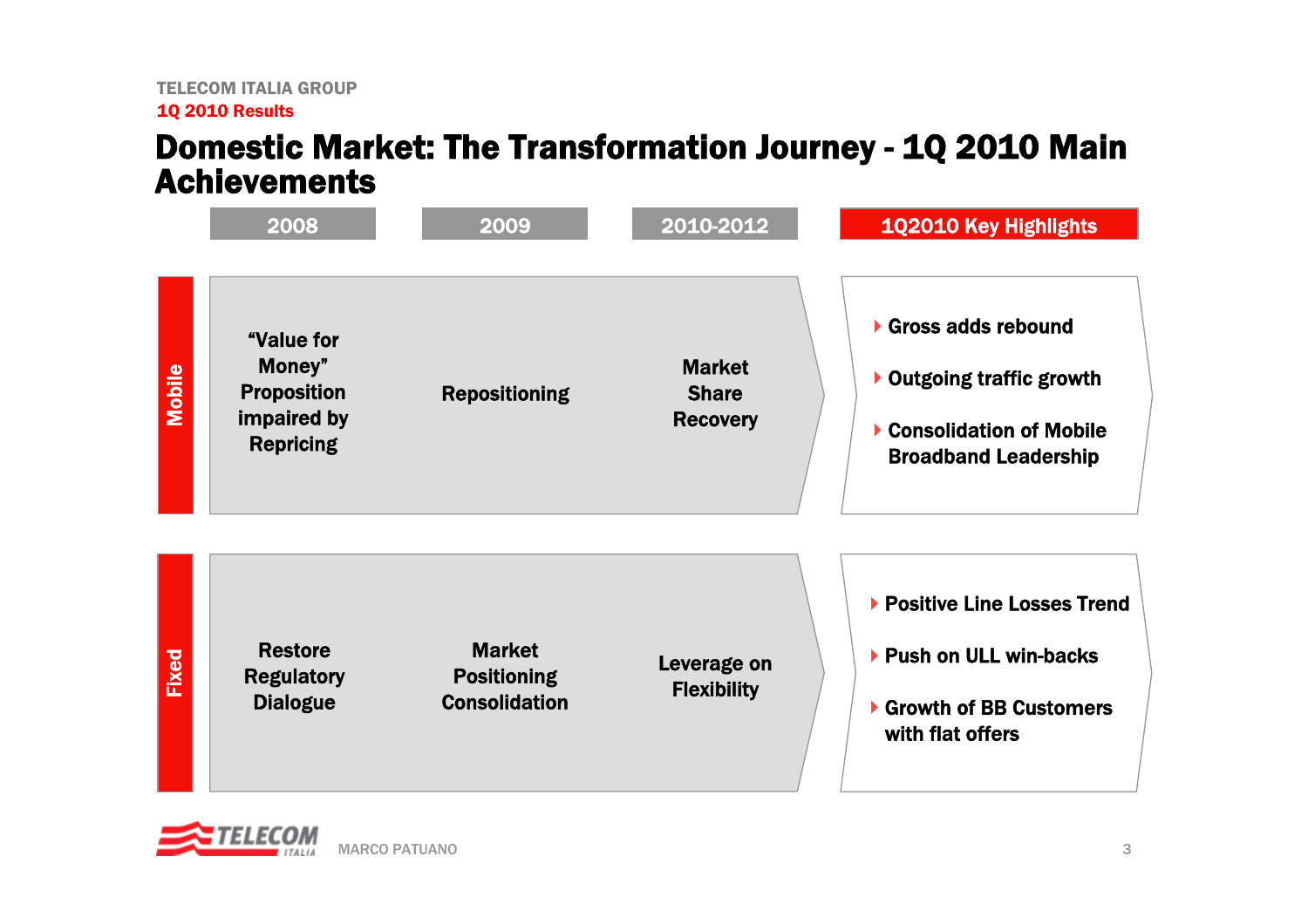#### TELECOM ITALIA GROUP1Q 2010 Results

### Domestic Revenues: On the Right Track

*Euro mln, Organic Data*

#### Domestic Revenues by Technology **Domestic Revenues by Customer Segment**





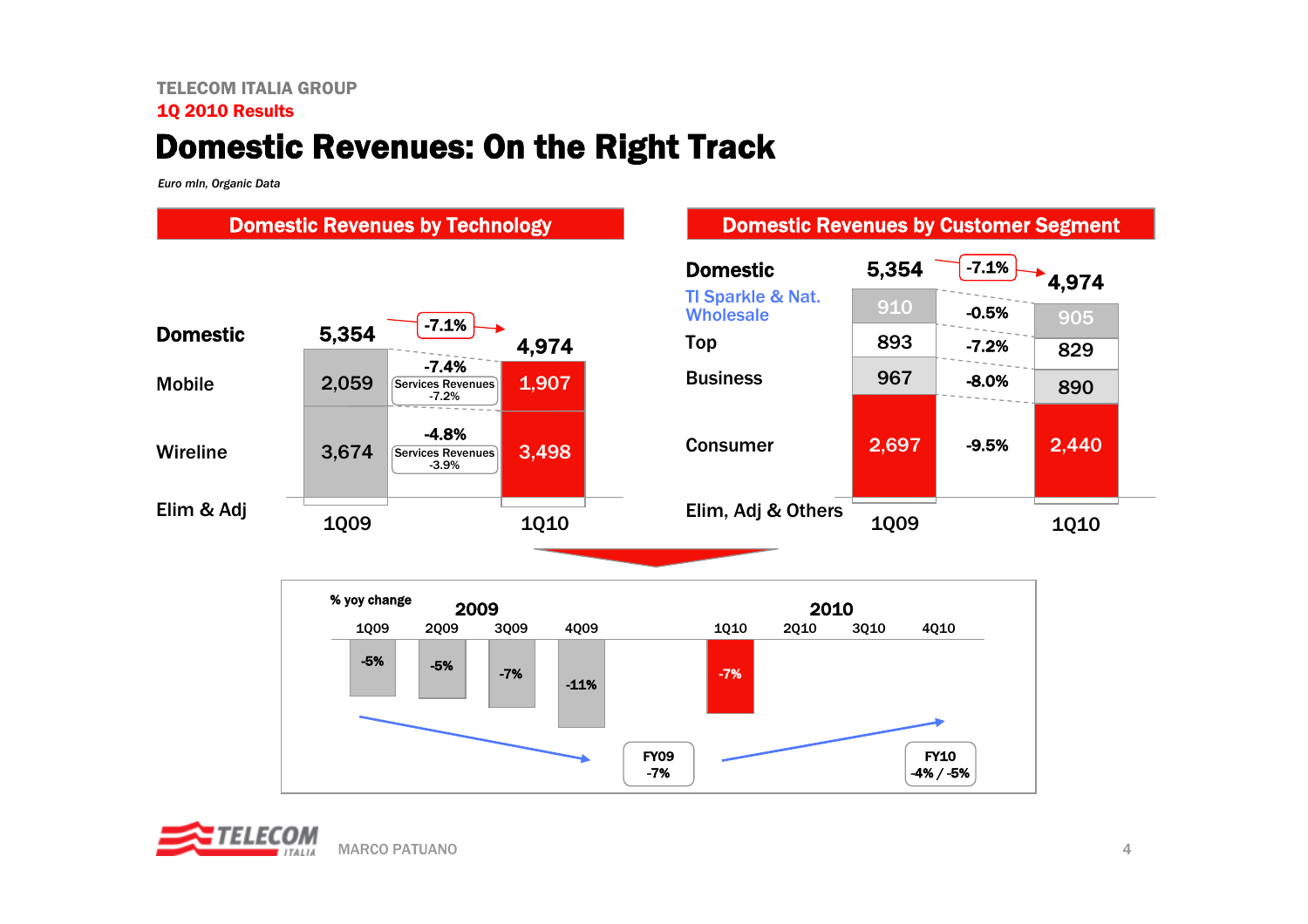

- ▶ The Transformation Journey: 1Q 2010 Main Achievements
	- Reverse Revenues Trend: ▶ Mobile Business
		- ▶ Fixed Business
		- ▶ Integrated Approach Opportunities
	- ▶ Excellence in Customer Satisfaction
	- ▶ Cash Cost Rationalization & Operating Model

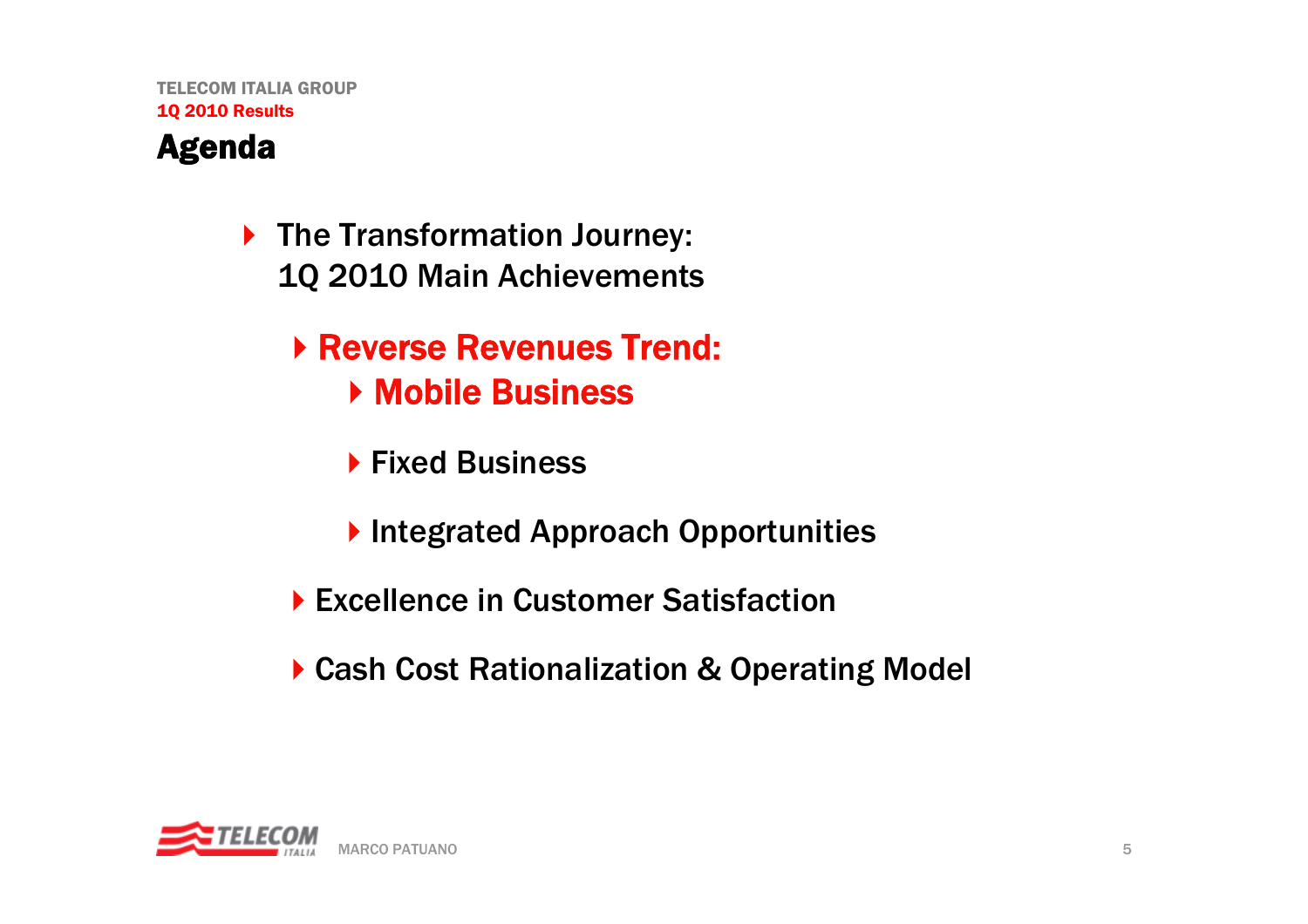### Reverse Revenues Trend -Domestic Mobile Revenues



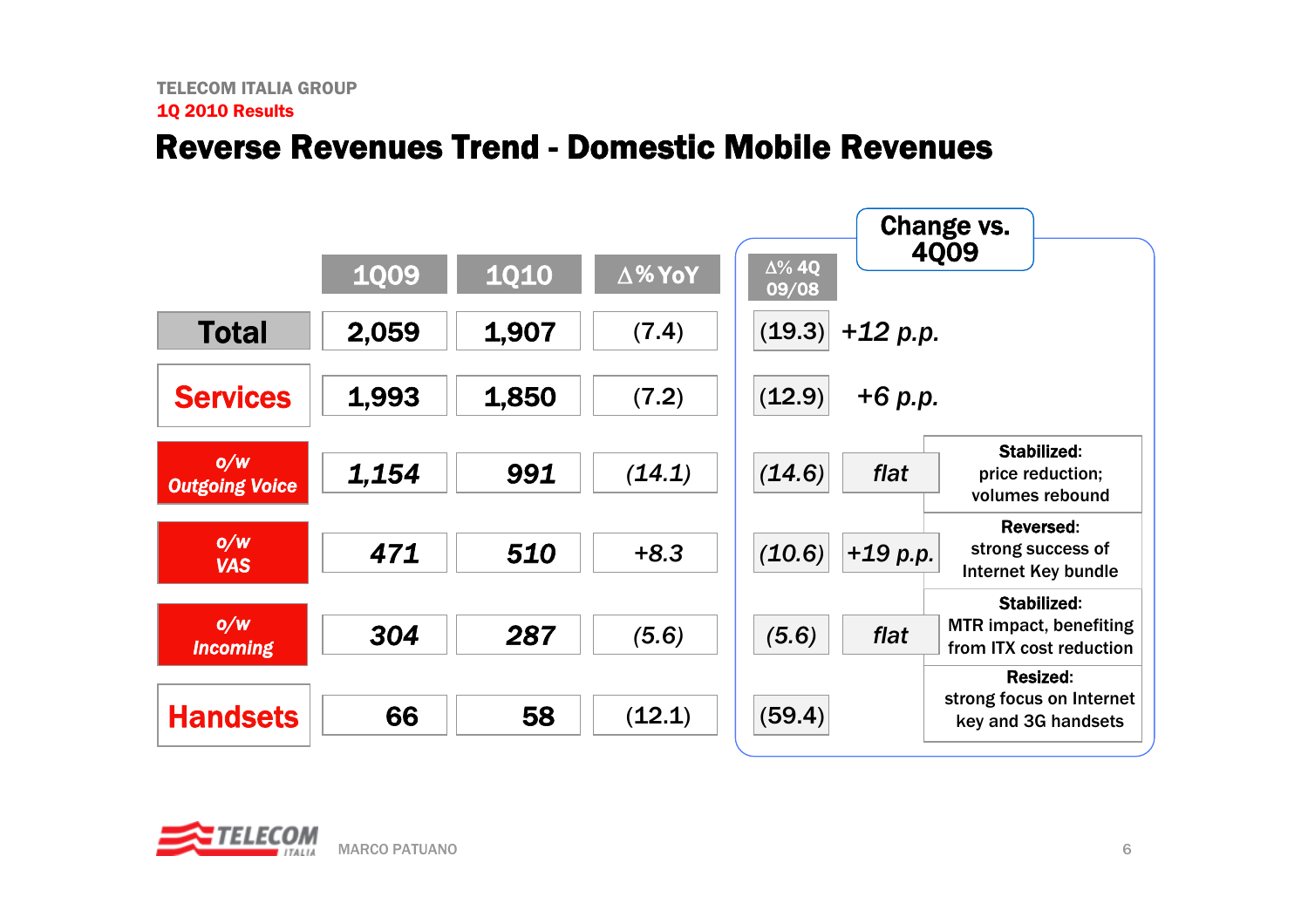### Reverse Revenues Trend - Domestic Mobile: Main Evidences



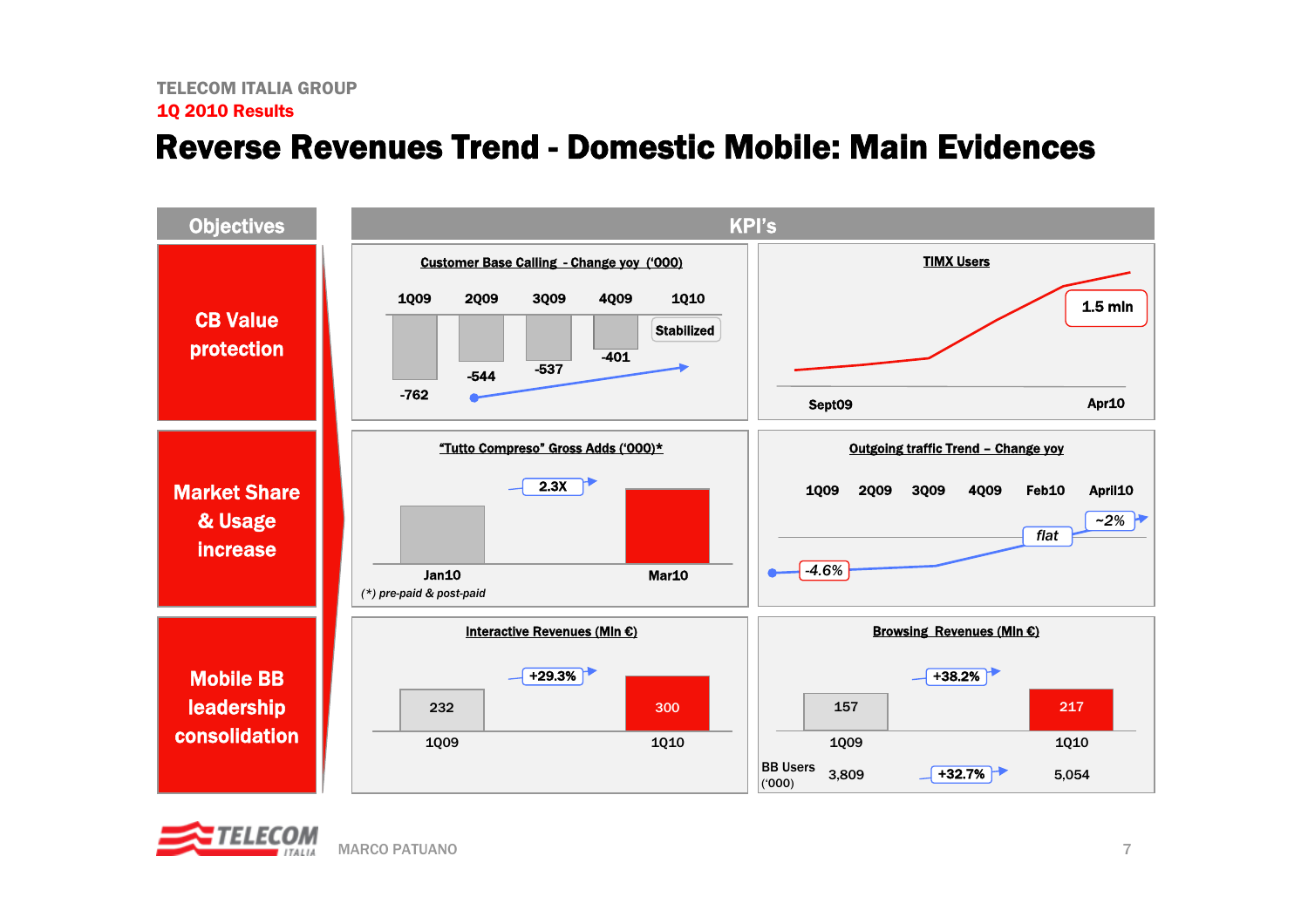

- ▶ The Transformation Journey: 1Q 2010 Main Achievements
	- Reverse Revenues Trend:
		- ▶ Mobile Business
		- ▶ Fixed Business
		- **Integrated Approach Opportunities**
	- ▶ Excellence in Customer Satisfaction
	- ▶ Cash Cost Rationalization & Operating Model

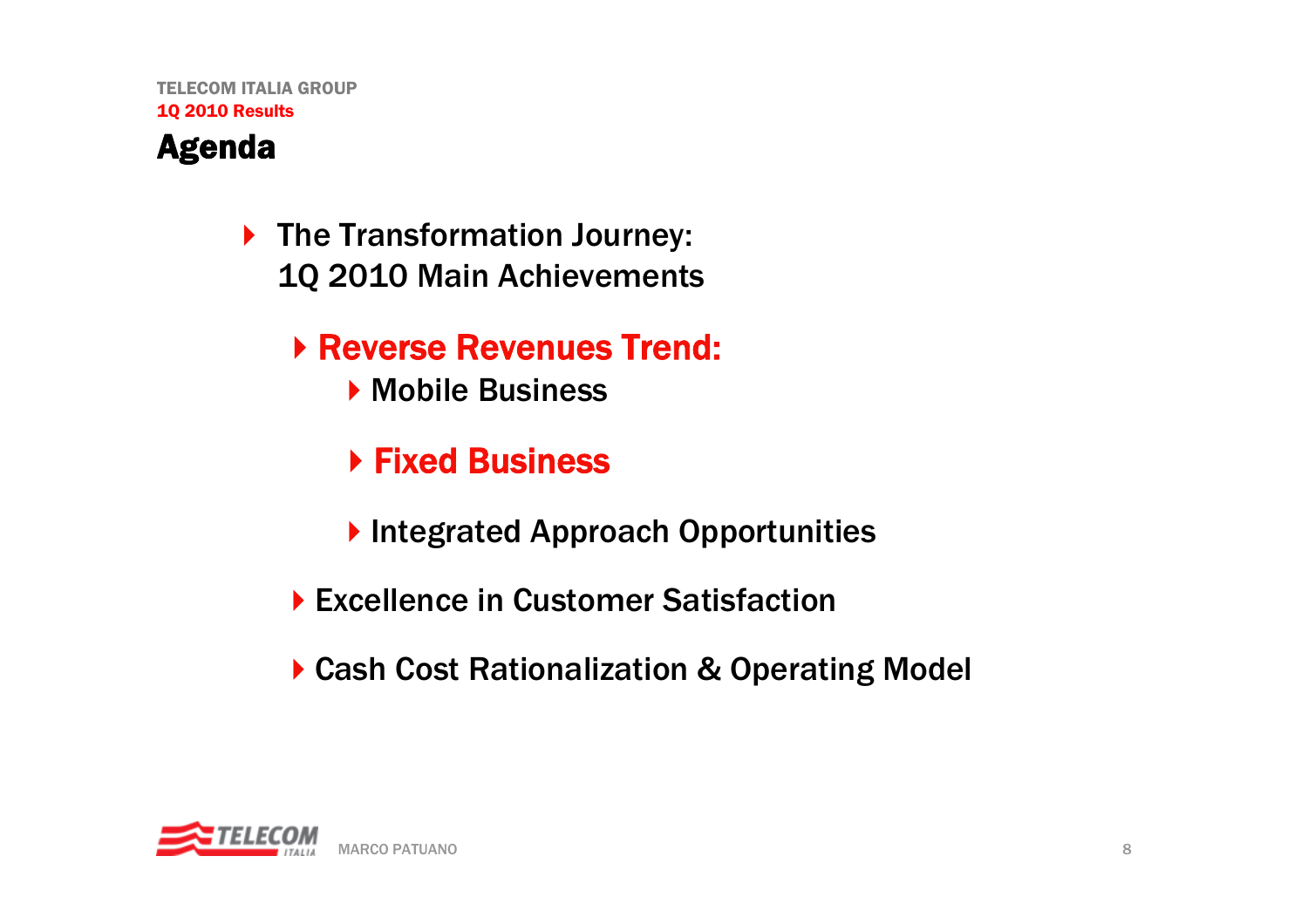### Reverse Revenues Trend - Domestic Wireline Revenues

*Euro mln, Organic Data, %*

|                      | <b>1Q09</b> | <b>1Q10</b> | $\Delta\%$ YoY |                                |
|----------------------|-------------|-------------|----------------|--------------------------------|
| <b>Total</b>         | 3,674       | 3,498       | (4.8)          |                                |
| <b>Services</b>      | 3,543       | 3,406       | (3.9)          |                                |
| <b>Voice</b>         | 1,744       | 1,551       | (11.1)         |                                |
| <b>Internet</b>      | 402         | 432         | $+7.5$         | <b>BB Services</b><br>+8.9%    |
| <b>Business Data</b> | 320         | 294         | (8.1)          | <b>ICT Services</b><br>$+0.8%$ |
| <b>Wholesale</b>     | 1,007       | 1,035       | $+2.8$         |                                |
| <b>National</b>      | 689         | 749         | $+8.7$         |                                |
| <b>International</b> | 318         | 286         | (10.1)         |                                |
| <b>Other</b>         | 70          | 94          | n.m.           |                                |
| <b>Handsets</b>      | 131         | 92          | (29.8)         |                                |

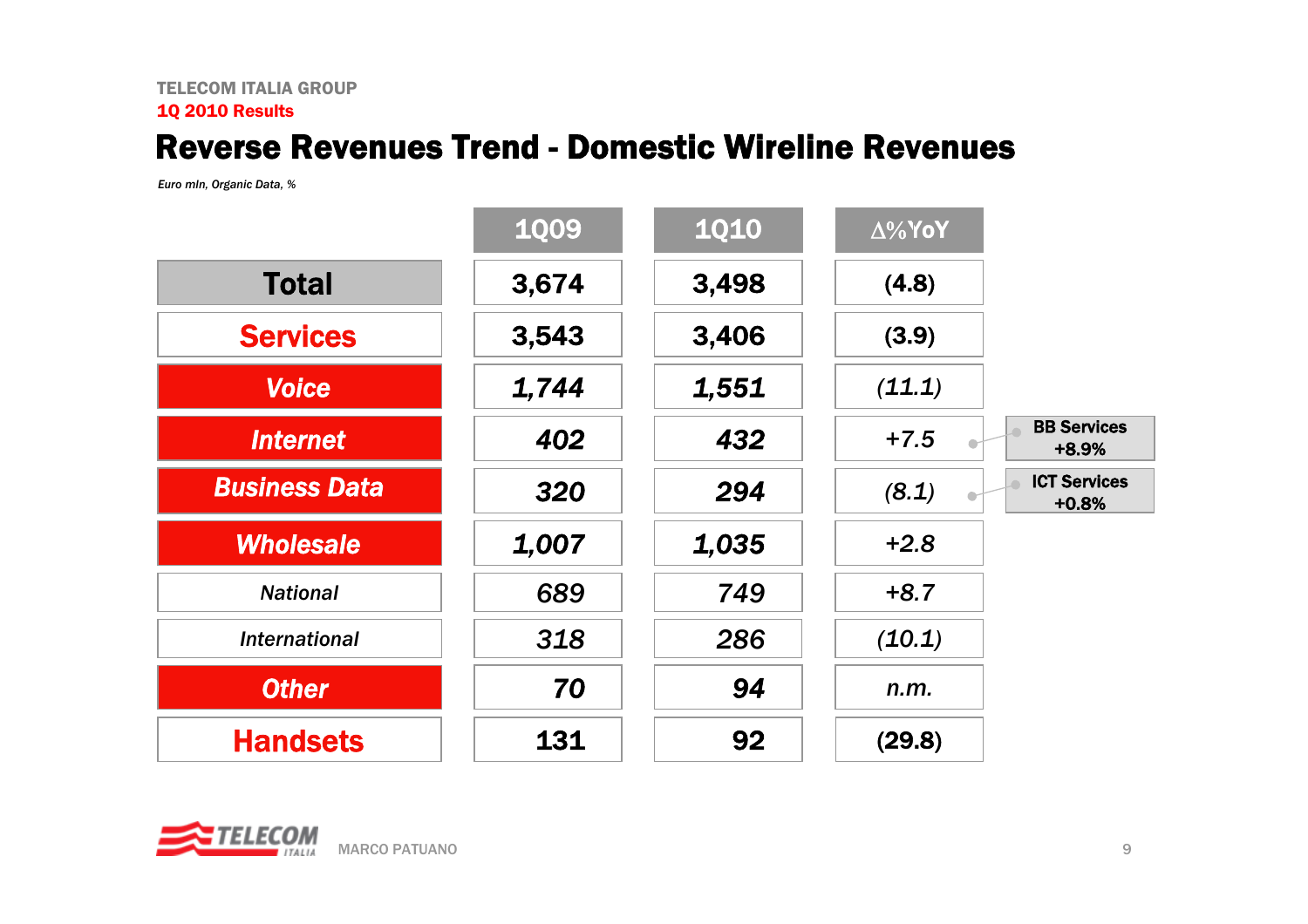### Reverse Revenues Trend -Domestic Fixed: Retail and Wholesale Dynamics

*Euro mln, Organic Data, %*



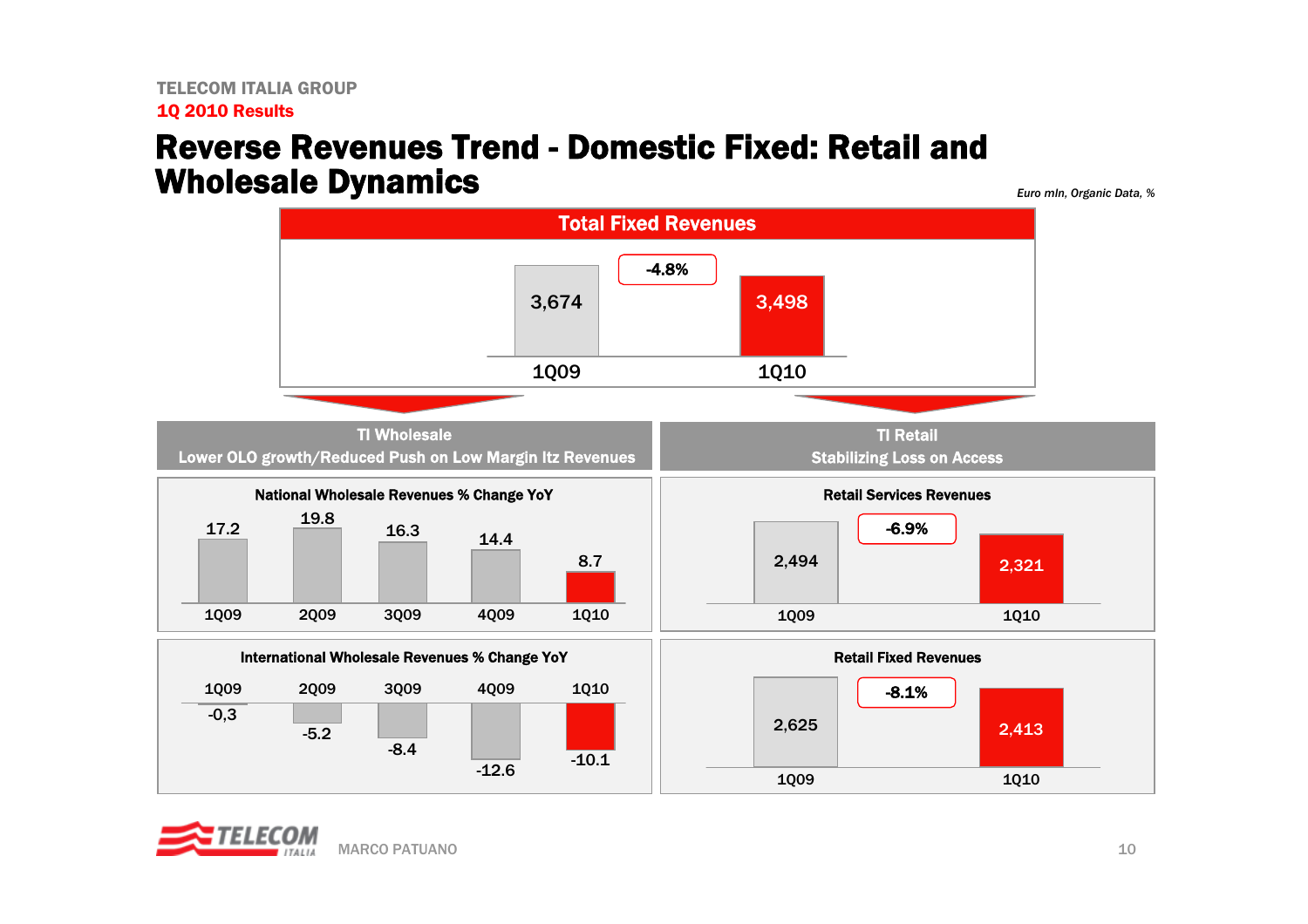### Reverse Revenues Trend -Domestic Fixed: TI Access Performance



#### OLO Access Growth (TI Wholesale)



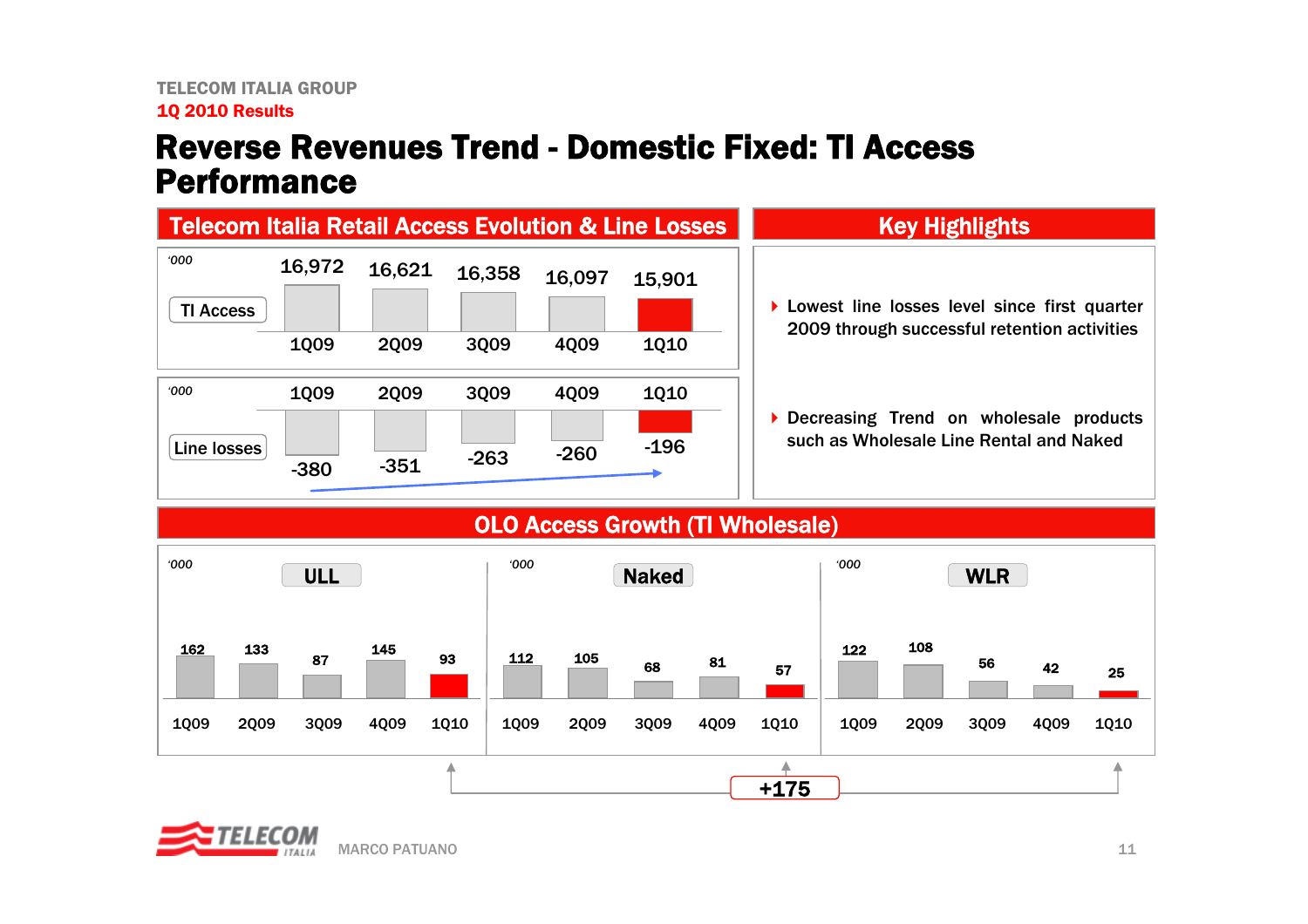### Reverse Revenues Trend - Domestic Fixed: Focus on Broadband



Market Share Broadband









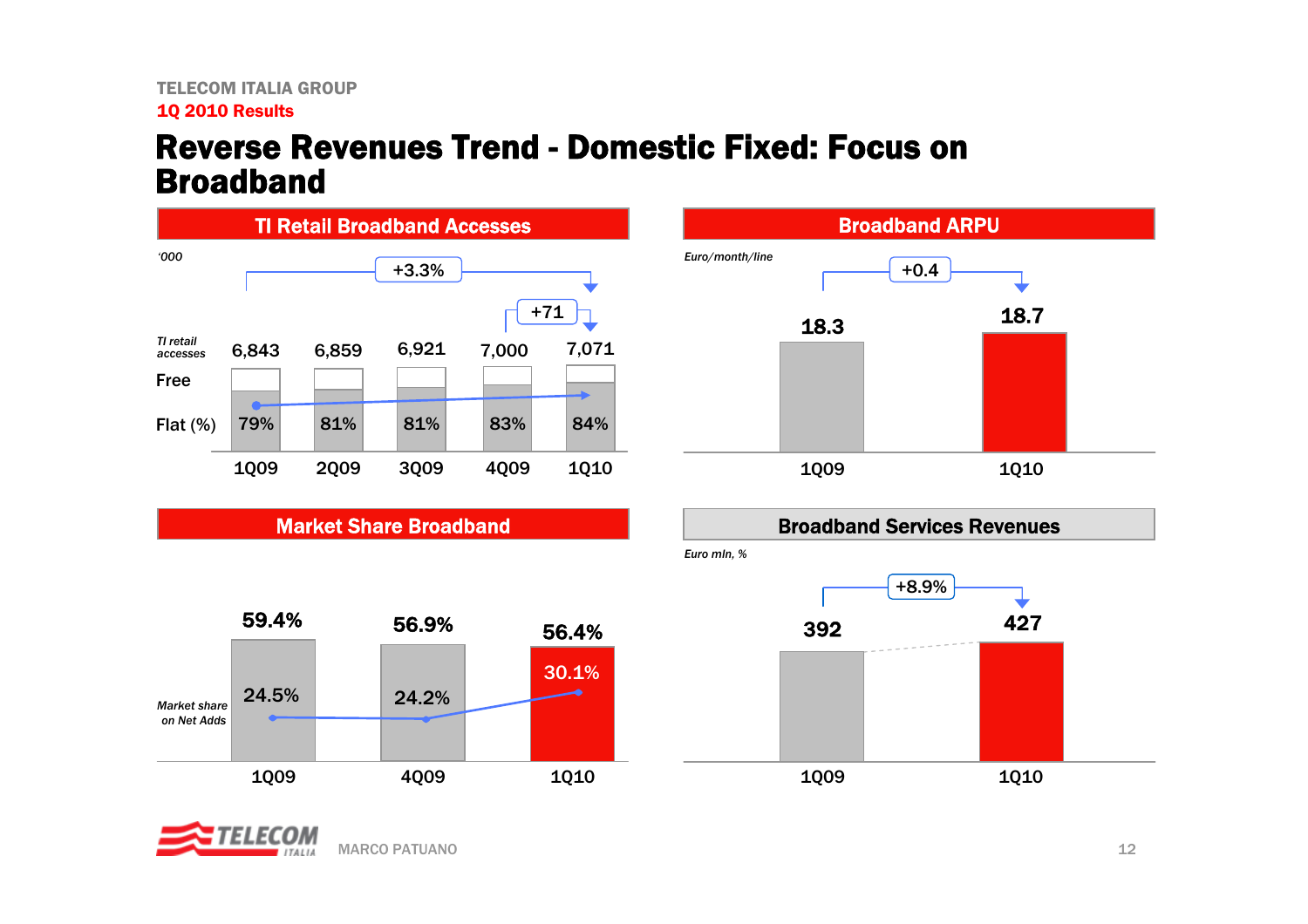

- ▶ The Transformation Journey: 1Q 2010 Main Achievements
	- Reverse Revenues Trend:
		- ▶ Mobile Business
		- ▶ Fixed Business
		- ▶ Integrated Approach Opportunities
	- ▶ Excellence in Customer Satisfaction
	- ▶ Cash Cost Rationalization & Operating Model

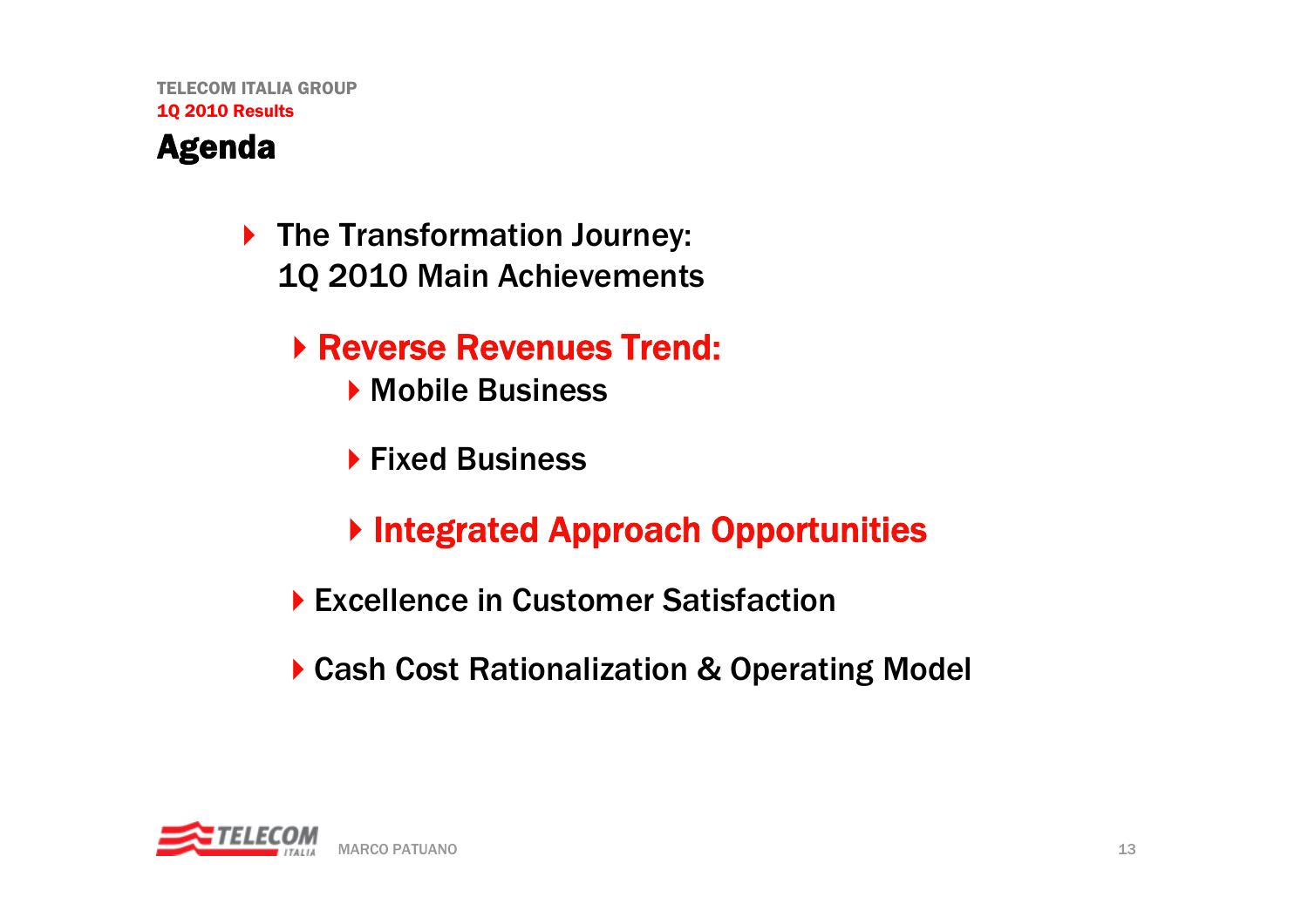### Reverse Revenues Trend - Business Main Achievements in 1Q10

Boost Mobile **Customer** Base & Stop Losses of Fixed **Customers** 

- Improved TI positioning based on Impresa Semplice brand and higher Quality of Service
- ▶ Increased commercial effort to improve share of BB services on Win-back and new customers
- ▶ BB Churn reduction due to higher Quality of Service
- ▶ Launch of new convergent offer (17k) acquisitions in the first four months)







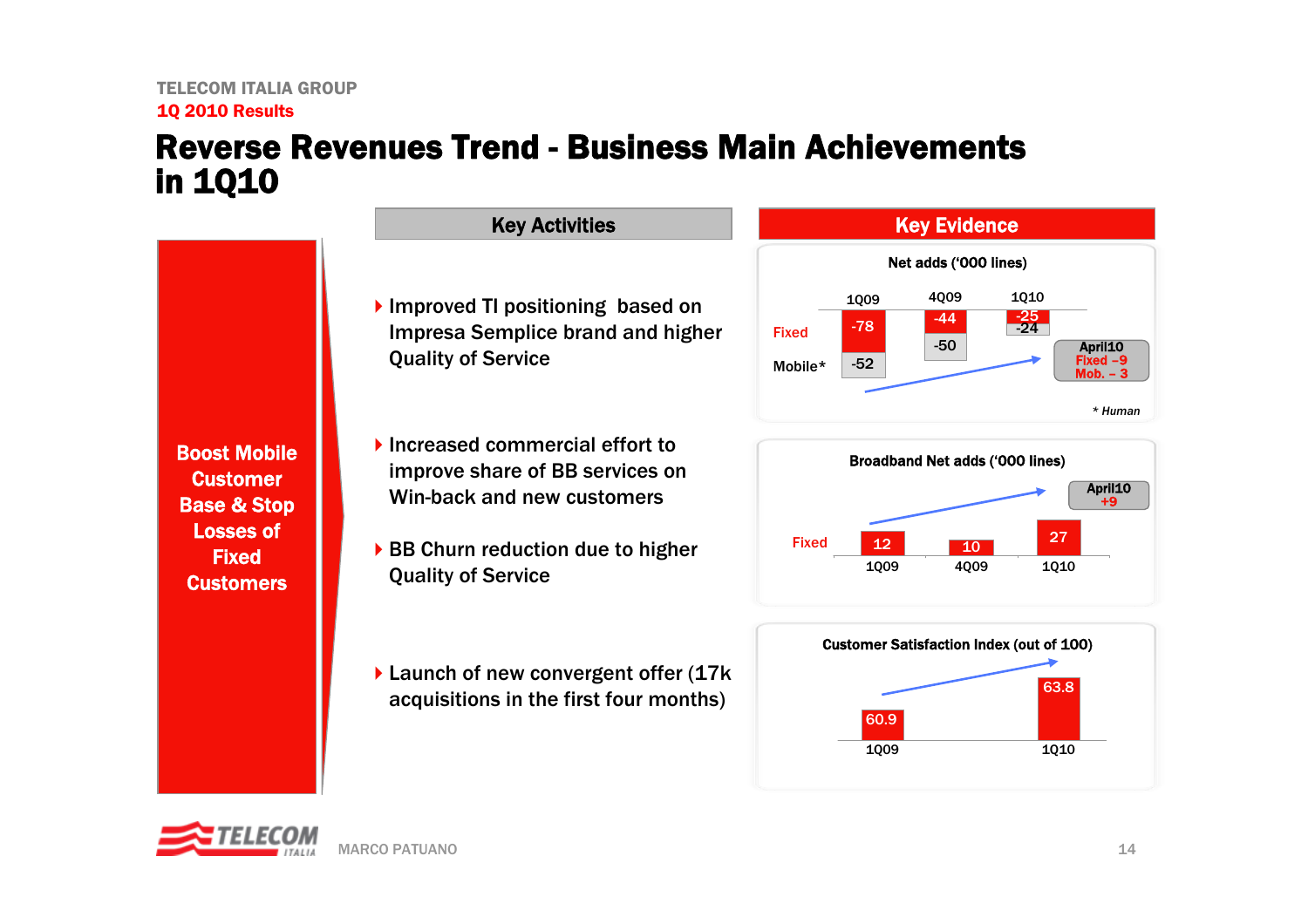### Agenda

- ▶ The Transformation Journey: 1Q 2010 Main Achievements
	- ▶ Reverse Revenues Trend:
		- ▶ Mobile Business
		- ▶ Fixed Business
		- **Integrated Approach Opportunities**
	- ▶ Excellence in Customer Satisfaction
	- ▶ Cash Cost Rationalization & Operating Model

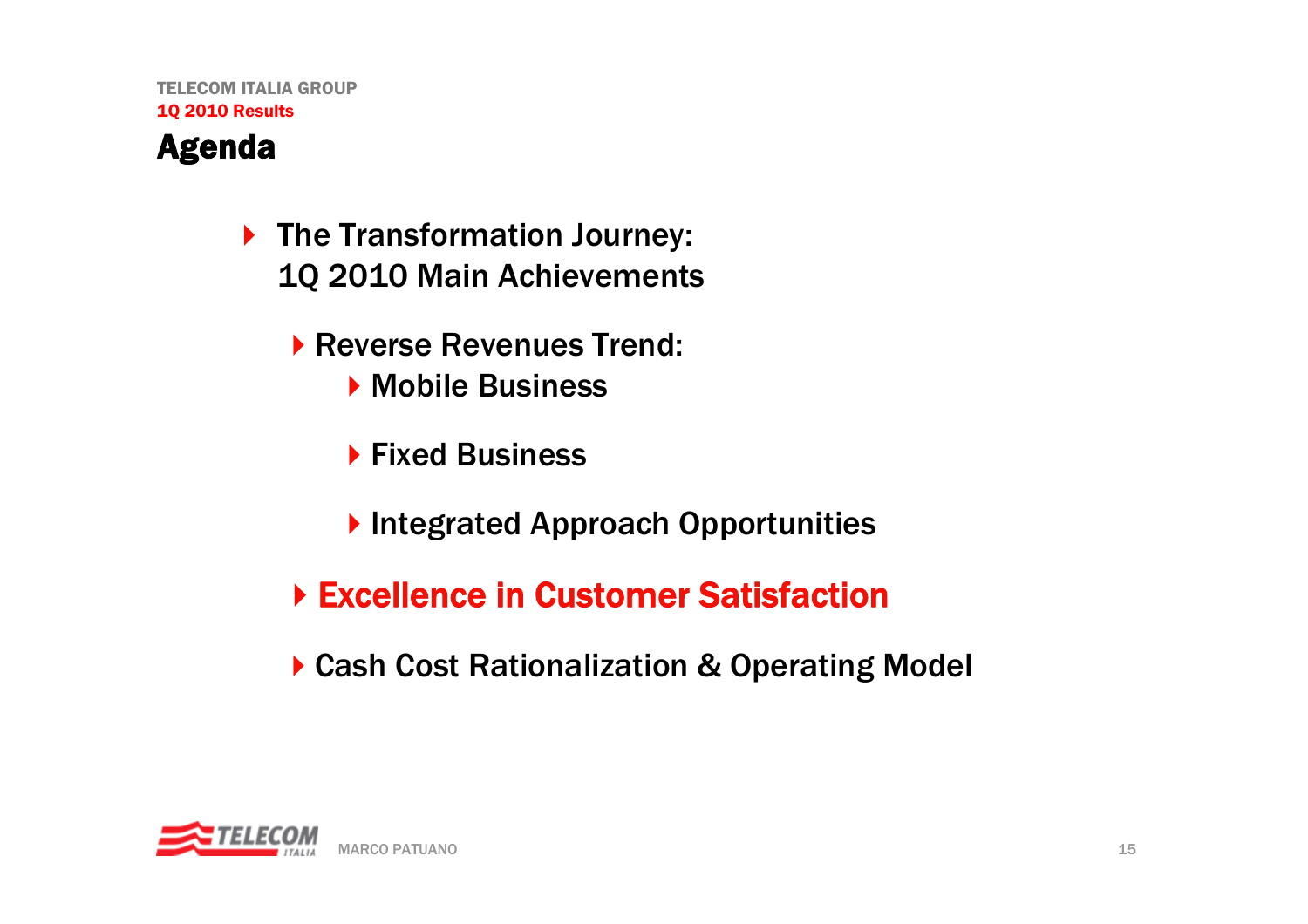### Excellence in Customer Satisfaction and Advertising Awareness

 Reach Excellence in **Customer Service** increasing perceived quality through the most important "Touch Point"to the **Customer** 

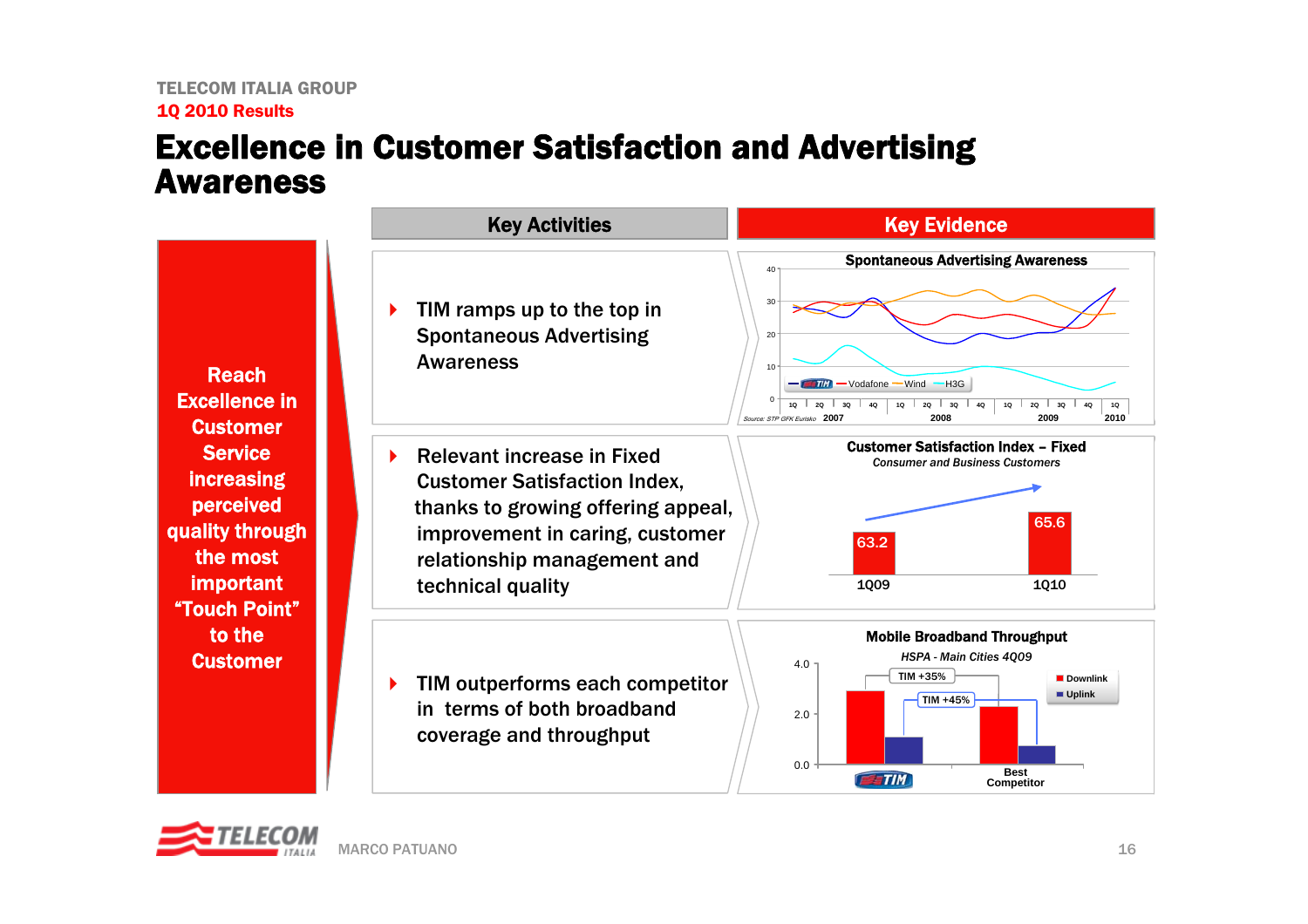### Agenda

- ▶ The Transformation Journey: 1Q 2010 Main Achievements
	- Reverse Revenues Trend:
		- ▶ Mobile Business
		- ▶ Fixed Business
		- **Integrated Approach Opportunities**
	- ▶ Excellence in Customer Satisfaction
	- Cash Cost Rationalization & Operating Model

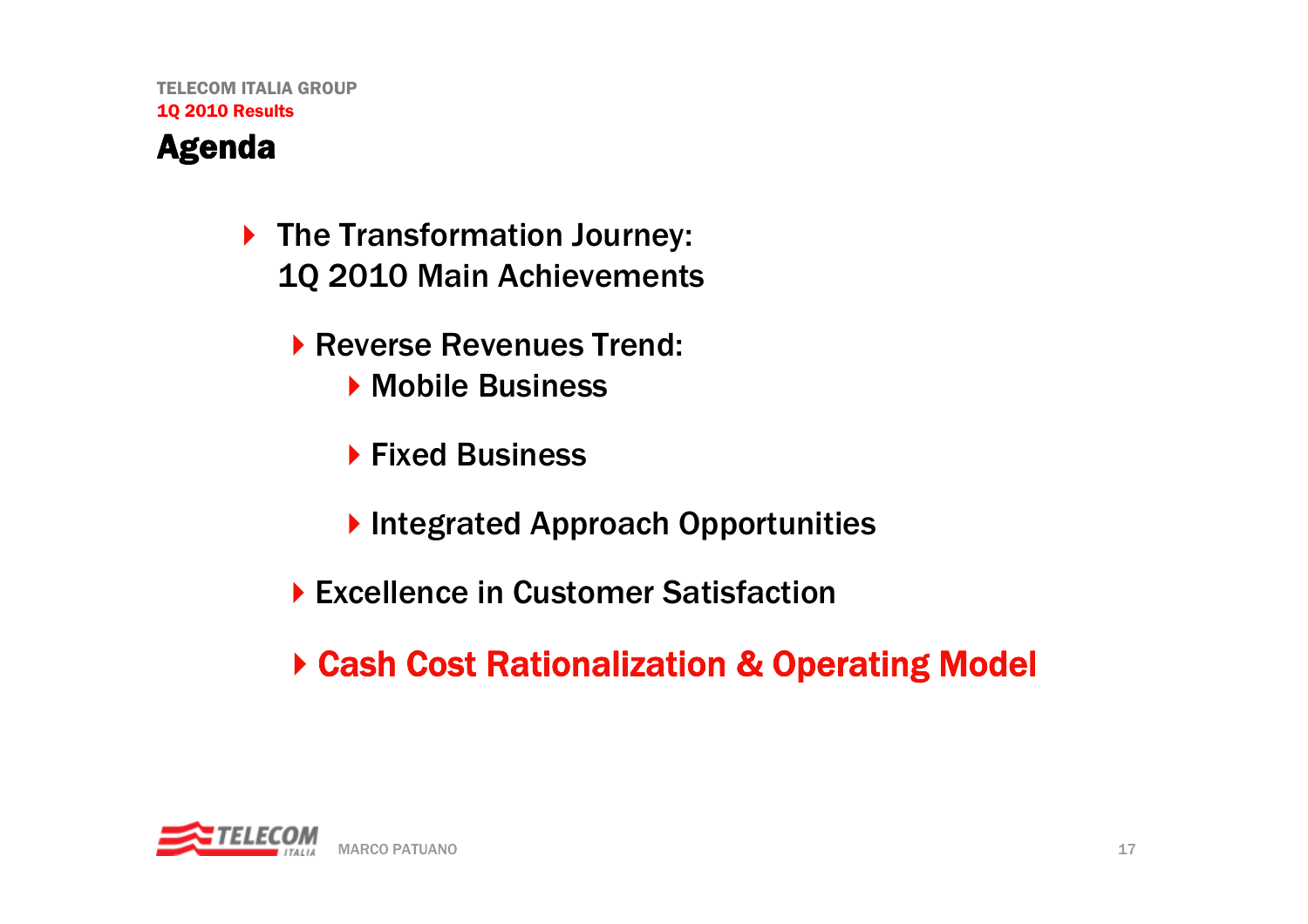#### TELECOM ITALIA GROUP1Q 2010 Results

### Domestic: EBITDA Analysis

*Euro mln, Organic Data, %*







(\*) Marketing & Sales (\*\*) Includes Industrial+Personnel+G&A+Other